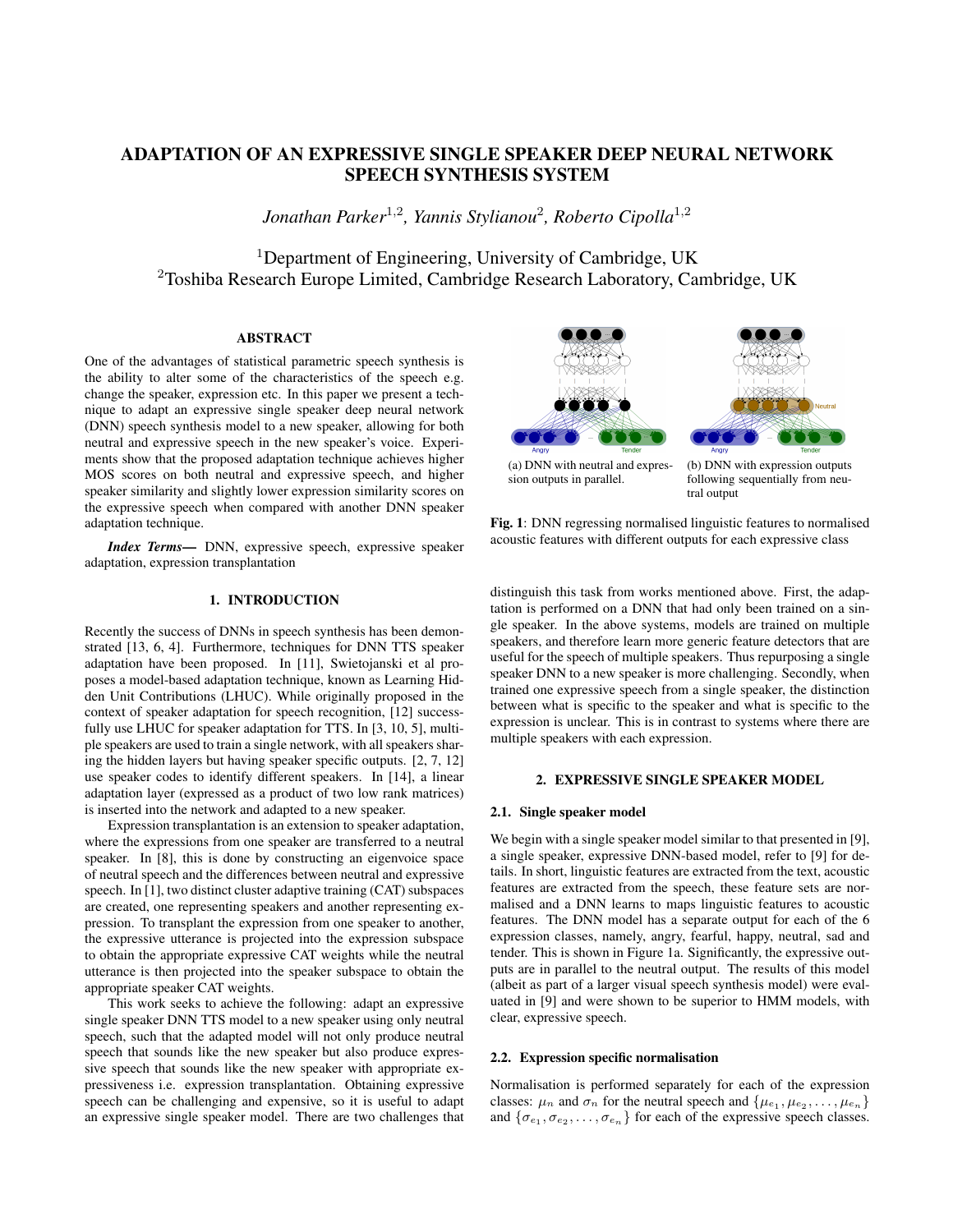This allows an estimation of the expression specific means and standard deviations for a new neutral speaker:  $\mu_{e_i}^{(2)} = \mu_n^{(2)} +$  $\left(\mu_{e_i}^{(1)} - \mu_n^{(1)}\right)$  and  $\sigma_{e_i}^{(2)} = \sigma_n^{(2)} \cdot \frac{\sigma_e^{(1)}}{\sigma_n^{(1)}}$ , where the superscript indices denote the speaker. Informal testing revealed that this greatly enhanced the expressiveness of the adapted speaker.

### 3. ADAPTATION USING LHUC

#### 3.1. Preliminary experiments and analysis

The first attempt to perform speaker adaptation was using LHUC, refer to [11] for details. Because the adaptation data is labelled, it is possible to optimise the LHUC weights using backprop to minimise the squared error over the adaptation set between the target normalised acoustic features and the neutral output. The DNN was adapted twice, in separate experiments, once with a British female speaker and then with a British male speaker. 100 utterances of each was used for adaptation.

An informal examination of the test utterances showed that the algorithm was somewhat successful with neutral speech, however, the performance on expressive speech was very poor with significant artefacts and audible distortions.

### 3.2. Sequential Expression

With the understanding that the artefacts identified above were due to a lack of disentanglement between speech modelling and transforming neutral speech to expressive speech, the architecture is modified by placing the expressive speech outputs sequentially after the neutral speech output, as opposed to in parallel with it. A non-linearity (sigmoid) is placed after the neutral speech output, with the input to expressive speech layers coming from this non-linearity. This is demonstrated in Figure 1b.

# 3.3. Preliminary experiments and analysis

Again, LHUC weights were applied to all hidden neurons and trained using backprop. An informal comparison of the expressive results between using parallel and sequential expressive outputs shows that there is a significant decrease in the speech artefacts and distortions. However, there is a significant difference in performance of the expressive speech between the male and female speakers, which stems from the fact that LHUC is being used to adapt a single speaker model, trained on a female speaker, not an average voice mode, trained on multiple speakers which is likely to have more generic features for modelling the speech of different speakers. However, LHUC "does not change the learned feature detectors" [11, p. 173]. Thus if there are feature detectors that are required by the new speaker that are not present in the pretrained network, the performance of LHUC will degrade significantly. This would seem to be the case where one speaker is male and the other female.

# 4. ADAPTATION USING HIDDEN LAYER AUGMENTATION

# 4.1. Hidden Layer Augmentation

We introduce a novel speaker adaptation technique designed to overcome the shortcomings of LHUC. Furthermore, we combine this



Fig. 2: Hidden layer augmentation. Black elements are part of the original network, while red elements are part of the augmentation.

speaker adaptation technique with two different techniques of modelling expression. Instead of adjusting the contributions of the existing feature detectors, additional neurons are added to each hidden layer of the network. This is called Hidden Layer Augmentation (HLA). The additional neurons are fully connected to the preceding and succeeding layers; they can therefore learn new features and their activations are part of the receptive field of the succeeding layer. This is illustrated in Figures 2a and 2b. During adaptation, only the new weights, that is, the weights connected to the additional neurons are trained.

Intuitively, the augmentation of the hidden layers allows them to learn whatever the pretrained network has not already learnt, that is, the new features represented by the new neurons are thus able to capture that which the pretrained network does not. The pretrained network will go some way to predicting the correct acoustic features, but the new neurons will make up the difference between the original and new speaker, thereby reducing the error rate over the adaptation training set. In particular, this addresses the shortcomings outlined above when attempting to adapt a DNN trained on a single speaker. To perform speaker adaptation, backpropagation is used to train the additional, speaker-specifc weights, while the rest of the weights of the network are frozen.

#### 4.2. Expression modelling

We combine this new method for speaker adaptation with two different techniques of modelling expression: using expression inputs (EI) and expression specific neurons (ESN). In contrast to the model of Sections 2.1 and 3.2, which models expression at the output, EI uses expression information at the input, while ESN uses expression information throughout the hidden layers of the model.

#### *4.2.1. Expression Inputs*

Using expression inputs simply means appending the linguistic features with an expression flag, a one-hot vector denoting the expression class. This approach is similar to [7]. Informal testing showed that the results when trained with the original expressive speaker are indistinguishable from those of Section 2.1. Applying HLA for speaker adaptation is as is described in Section 4.1. Typically the speech of the new speaker is neutral and therefore the neutral flag is set when performing speaker adaptation.

### *4.2.2. Expression Specific Neurons*

In this technique the hidden neurons are divided into core and expression specific neurons. The core neurons behave as part of a standard DNN. However, each hidden layer has a set of neurons specific to a particular expression class. This is shown in Figure 3.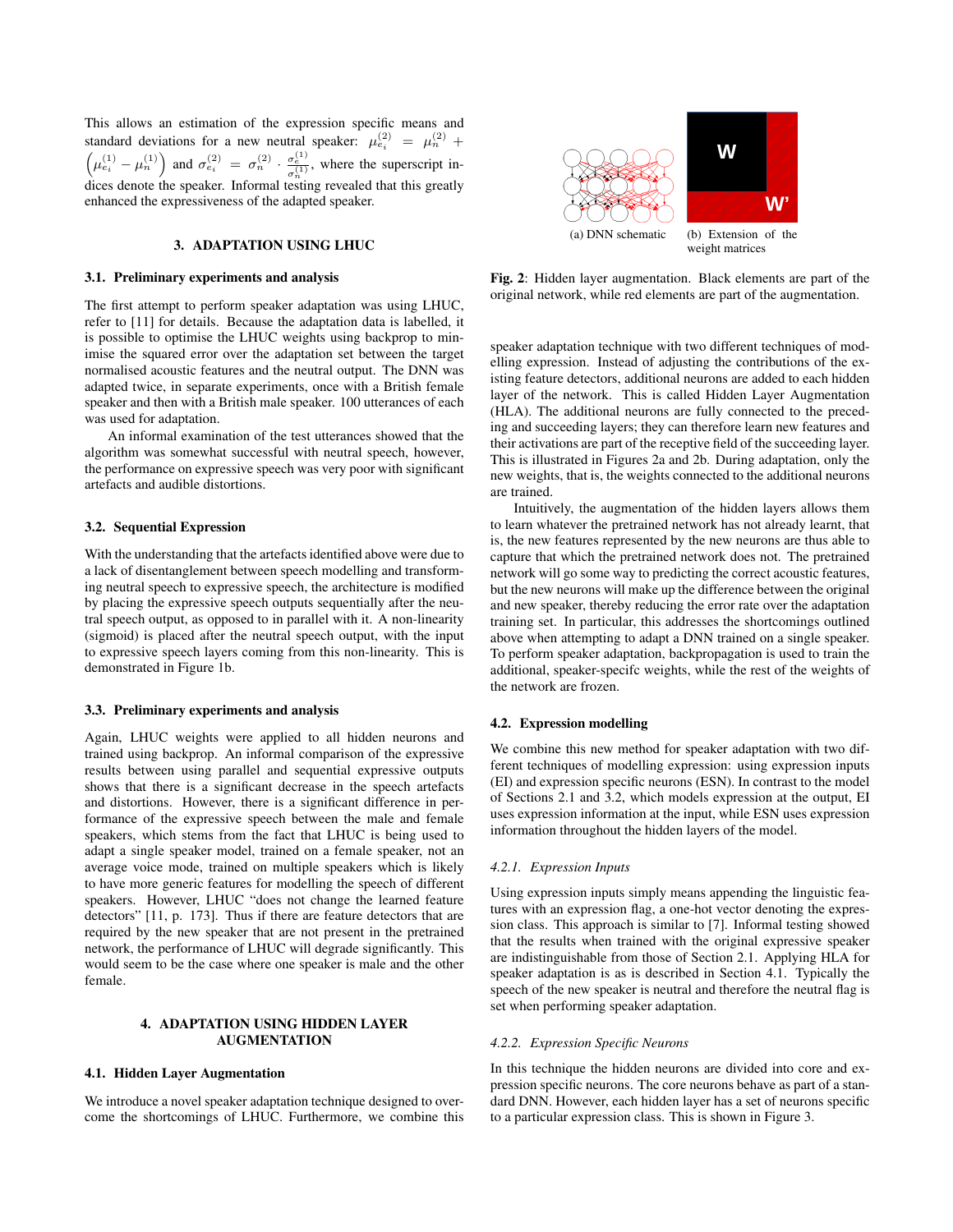

(b) Section of weight matrix specific to each expression class.

Fig. 3: Expression Specific Neurons. Different coloured neurons and weights belong to different expression classes



Fig. 4: Augmenting HLA weights (in red) to ESN weights modelling different expressions.

When data is propagated through the network, it will only pass through the neurons that are associated with the expression class of the data. Furthermore, the weights associated with the ESNs are only modified with data from the appropriate expression. The weights associated with the core neurons are modified with all the neutral and expressive speech data. By considering the case of two utterances with the same speech, (i.e. same linguistic information), one neutral and the other expressive, say "angry", the expressive utterance will pass through the same neurons as the neutral utterance, but will also pass through the "angry" set of ESNs, while not passing through the "neutral" set of ESNs. Therefore, replacing the neutral ESNs with an expressive set of ESNs can be thought of as a transformation of neutral speech to expressive speech. Informal testing showed that the results when trained with the original expressive speaker are indistinguishable from those of Section 2.1

Applying HLA to this model is straightforward. Because the speech of the new speaker is neutral, it uses the neutral ESNs. Once the HLA weights have been trained using backprop to achieve neutral speech, the HLA weights can be augmented to the ESN weights to achieve expressive speech. This is shown in Figure 4.

# 5. EXPERIMENTS

# 5.1. Experimental setup

Three models are evaluated:

- A: The model of Section 3.2, which uses multiple outputs to model different expressions and uses LHUC to adapt to a new speaker.
- B: The model of Section 4.2.1, which uses a one-hot vector representation of expressive class at the input to model different expressions and uses HLA to adapt to a new speaker.

|                          | <b>Baseline</b> |       | в     |       |
|--------------------------|-----------------|-------|-------|-------|
| Mel-cepstra $(d)$        | 5.20            | 5.93  | 5.68  | 5.53  |
| ₽'n                      | 31.2            | 36.7  | 28.7  | 32.2  |
| <b>Band Aperiodicity</b> | 0.446           | 0.529 | 0.516 | 0.483 |
| V/UV errors $(\% )$      | 4.73            | 7.439 | 5.30  | 6.41  |

Table 1: Average measure of distortion for different acoustic features on male and female neutral test utterances.

• C: The model of Section 4.2.2, which uses ESNs to model different expressions and uses HLA to adapt to a new speaker.

The acoustic features used were 45 Mel-cepstral coefficients, logarithmic fundamental frequency, 25-band aperiodicities, and their first and second time derivatives, in addition to a voiced/unvoiced decision. The sampling rate of the speech recordings was 32kHz.

The base model is a DNN with six hidden layers, each with 1024 neurons, trained on 6591 utterances (735 angry, 696 fearful, 697 happy, 3078 neutral, 691 sad and 694 tender utterances) of a female native British English speaker. The neuron output nonlinearity is sigmoid.

Adaptation on all three models is performed with two separate experiments, one with adaptation to a female British English speaker and one with a male British English Speaker, using 100 neutral utterances for adaptation in each case.

The LHUC weights of model A are optimised using 25 iterations of backprop at a learning rate of 0.1. The HLA weights of models B and C are optimised using 25 iterations of backprop with a learning rate of  $0.001$  and a large  $L_2$ -norm weight penalty of  $0.1$ . In model C, 960 core neurons and 64 expression specific neurons were used in each hidden layer. For models B and C, in performing speaker adaptation, each hidden layer was extended by 128 neurons. Some speech samples can be heard by visiting http://mi.eng.cam.ac.uk/~jwp37 .

# 5.2. Quantitative Evaluation

Table 1 shows the objective measures of distortion on some test data between the original acoustic features are those synthesised by the models in question. This can only be performed on neutral speech as there is no expressive speech data for these speakers. These are compared against a baseline results of a single-speaker DNN that is trained on 1024 utterances of each speaker in turn. These results suggest the superiority of HLA over LHUC in for neutral speaker adaptation in this case of adapting a single speaker DNN.

# 5.3. Qualitative Evaluation

The neutral and expressive adapted speech is assessed in three qualitative experiments: mean opinion scoring, speaker similarity and expression similarity.

# *5.3.1. Mean Opinion Scoring*

Test subjects were presented with 10 neutral utterances and 20 expressive utterances (4 utterances from the 5 expression classes) from each adapted speaker from each of the three models. Test subjects were asked to assess the quality of the speech on a 1-5 scale. 8 test subjects were used. Results are shown in box plots in Figure 5 and the means are given in Table 2. As a reference, the baseline results of the single speaker DNNs are included.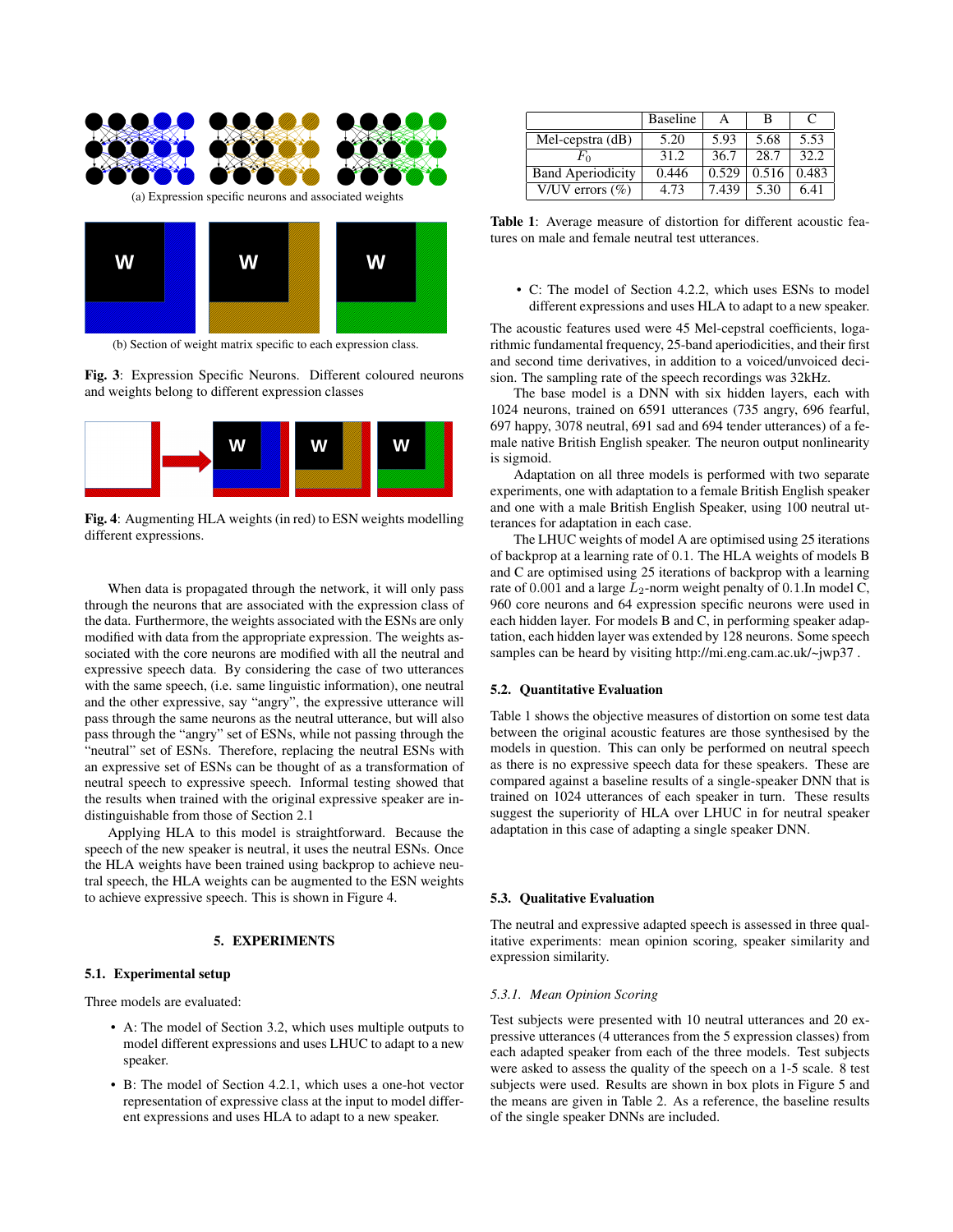

Fig. 5: Box plots of the MOS

| Neutral                                            | $2.369$   $2.907$   $3.325$   |  |
|----------------------------------------------------|-------------------------------|--|
| Expressive - female   2.389   3.252   <b>3.357</b> |                               |  |
| Expressive - male                                  | $1.892 \mid 3.200 \mid 2.993$ |  |

Table 2: Mean score of each system for neutral and expressive speech

|                                                     |  | Neither                         |
|-----------------------------------------------------|--|---------------------------------|
| $A \text{ vs } B$   30.4 $\pm$ 5.6   55.4 $\pm$ 6.0 |  | $14.2 \pm 4.2$                  |
| A vs C   $33.3 \pm 8.4$                             |  | $50.0 \pm 9.0$   $16.7 \pm 6.7$ |

Table 3: Speaker Similarity (%). Which system did test subjects find closer to the adapted speaker (with 95% confidence intervals).

These results show that the quality of the synthesised speech from the models using HLA is consistently superior to those from models using LHUC.

# *5.3.2. Speaker similarity*

Test subjects were asked to compare the expressive speech results from models A, B and C, in terms of their fidelity to the intended speaker. This was done in an ABX test with two expressive utterance from the different models being compared against a neutral reference. 20 expressive utterances (4 utterances from the 5 expression classes) from each adapted speaker were used. 8 test subjects were used. Models A and B are compared and models A and C are compared. The results are given in Table 3.

These results suggest that the expressive speech from HLA models is closer to the intended speaker than that from LHUC models.

#### *5.3.3. Expression*

Evaluating expression is a difficult and ill-defined problem. To assess the expressive speech results from models A, B and C, two expressive utterances from an adapted speaker from different models are compared with the original expressive utterance from the corpus used to train the original single speaker expressive model in an ABX test. Again, 20 expressive utterances (4 utterances from the 5 expression classes) from each adapted speaker were used. 10 test subjects were used. Models A and B are compared and models A and C are compared. The results are given in Table 4.

|                                                      |                                | Neither     |
|------------------------------------------------------|--------------------------------|-------------|
| A vs B $\vert 56.0 \pm 4.6 \vert 37.9 \pm 4.5 \vert$ |                                | $6.2 + 2.2$ |
| A vs C $\,$ 50.4 $\pm$ 4.5                           | $41.0 \pm 4.4$   $8.5 \pm 2.2$ |             |

Table 4: Expression Similarity (%). Which system did test subjects find closer to the desired expression (with 95% confidence intervals)

These results suggest that the expressive speech from LHUC model is closer to the intended expression than that from HLA models. This result is surprising and contradicts the findings of informal testing and is at odds with the result of Section 5.3 which indicated that the HLA models produced higher quality speech. However, this may be due to the difficulty that test subjects had in assessing the similarity of expression of two samples or indeed ranking which of two expressions is closer to a third expression. Therefore, different tests, such as expression classification (testing whether test subjects can correctly identify the expression in the synthetic speech), will be conducted to see if the expressions in the LHUC model is really closer to the desired expression than the HLA models. Furthermore, more test subjects will used.

# 6. CONCLUSION

We have presented a novel speaker adaptation technique for neural network based speech synthesis systems. We show that, in the case of adapting an expressive single speaker network, it produces higher quality neutral and expressive speech. Furthermore, the expressive speech from the adapted speaker has higher fidelity to the speaker but slightly lower fidelity to the expression. We think this is not a reflection on the results but rather a reflection on the difficulty with which people can judge the similarity of expressions. This merits further investigation into the quality of the expressions of the output speech. Furthermore, we intend on applying this technique to other neural network based speech synthesis models.

#### 7. ACKNOWLEDGEMENTS

The authors would like to thank Dr. Norbert Braunschweiler for his advice and assistance in preparing the speech corpora.